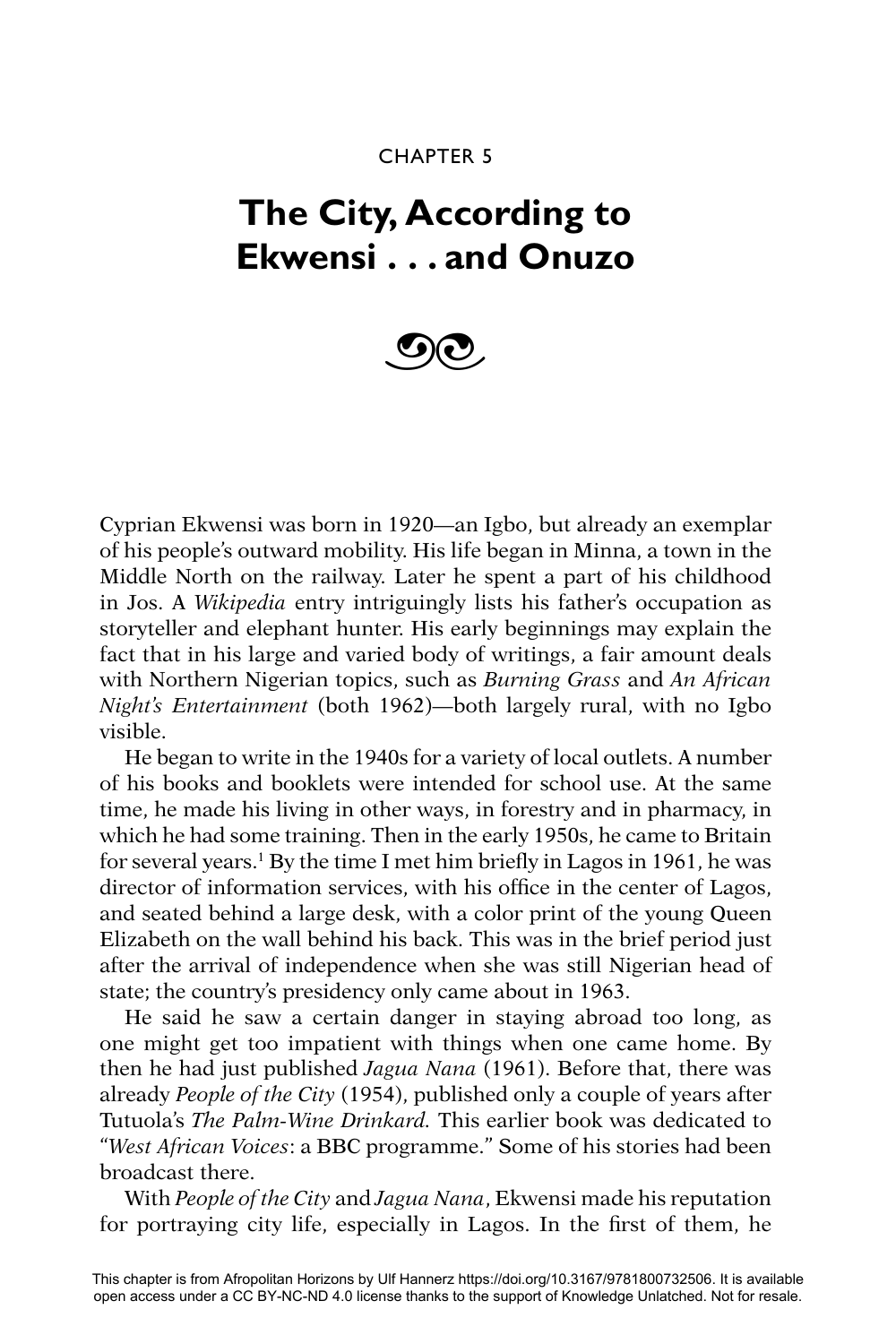begins by declaring that the city "shall be nameless," but then the central figure, "a most colourful and eligible young bachelor," Amusa Sango, is a crime reporter with the *West African Sensation*, which is a Lagos newspaper in at least three later Ekwensi novels. Amusa Sango, however, is active on both the day shift and the night shift, as he is also a very popular dance band leader. (No wonder he needs his "houseboy," Sam, of uncertain age—"He could be fifteen or fifty.") Hearing Amusa's music filtering through the neighborhood from the club where he is playing, irritated husbands would observe their wives "drop their knitting and sewing and wriggle their hips, shoulders and breasts, sighing with nostalgia of musty nights years ago." Early Nigerian fiction, not only by Ekwensi but by other male authors as well, tends to be strong on sensuality.2 That would also go well with Amusa's good friend Bayo: "Young, handsome, strong, idle and penniless: that was Bayo. You know him well. He's in your city, too. He's in every city in the world." Bayo, however, falls in love with Suad, a young Lebanese woman, perhaps in her late teens, working with her cloth-trader elder brother in his shop. Apart from the ethnic dimension of this courtship— Lebanese men may accept the company of African women, but frown on unions the other way around—there is the complication that the newspapers are warning against a continued invasion of Lebanese and Syrian petty traders who push African traders out of business.

Amusa, for his part, and to begin with, is torn between two women. One is Aina, escaping from her marriage to a peasant in a village some sixty miles away, and greatly attracted to city life, surviving partly by petty theft, which at one point takes her to a brief jail sentence. The other is Beatrice, possibly even more attractive, married according to local custom to a British expatriate, with whom she has three children. But as the expatriate evidently has another marriage and family in his home country, there would seem to be no great future for Beatrice as his missus.

A third alternative turns out in the end not to matter so much. The *West African Sensation* sends Amusa to the East to report on the coalmine workers' strike, and the violent response to it by the colonial power (see a little more about this in the next chapter, in the section about Enugu). While he is there in the East, he makes an excursion to the convent school nearby to see the girl whom his aging mother has selected to be his wife. She is pretty in a sweet, innocent way, but he realizes that he is not attracted to her. More continually in the story is the greedy landlord Lajide, whose constant juggling with properties and rentals inserts itself again and again into the lives of Amusa and his circle. Although Lajide already has eight wives, he continues to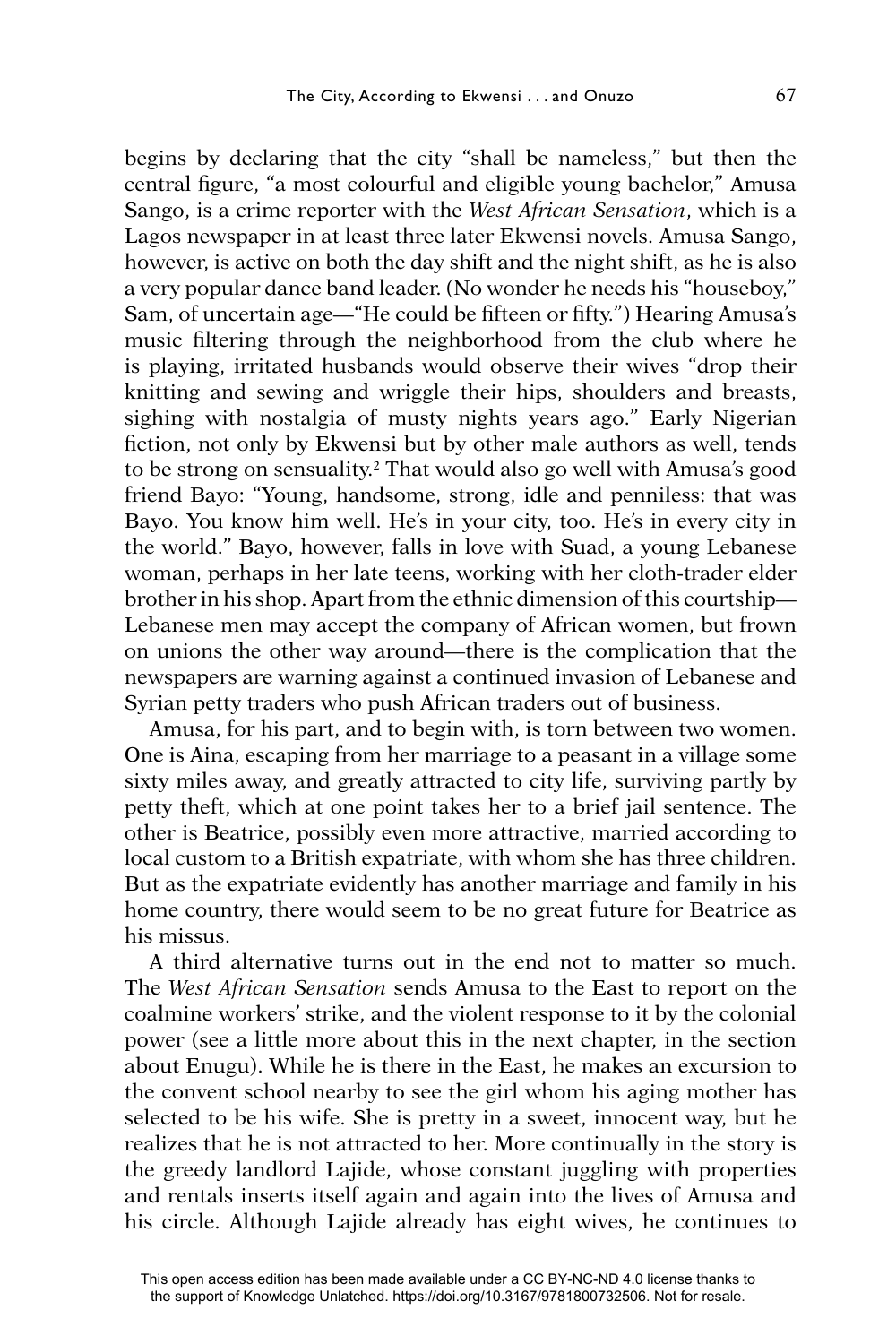be on the lookout for further possibilities. He makes some sort of deal with Beatrice, who becomes the manageress of the club where Amusa has been performing with his band—although by then he has terminated their employment. A little later, Beatrice joins up with Kofi, a truck driver more or less constantly on the road between Lagos and the Gold Coast, his home. At a point when Sango is down on his luck, Kofi suggests he should seek a new future in that hopeful country. Beatrice, on a last visit to Lajide, is beaten up by his remaining seven wives. The oldest one has recently died.

Meanwhile, Amusa runs into a second Beatrice, whom he saves from a difficult situation at a funeral service for the great nationalist pioneer De Periera (whose name sounds rather Afro-Brazilian, although Ekwensi's spelling may be doubtful), who has died at the age of eighty-three. This Beatrice is again extremely beautiful, but Sango must be disappointed when she tells him that her fiancé is a third-year medical student in Edinburgh. When he returns, and she has trained as a nurse, they plan to open their own hospital in the remote interior. The big city does not really need any more doctors.

Bayo, for his part, is about to have a hurried wedding with Suad, before her brother has a chance to fly her back to their country of origin to prevent that. But the brother shows up with a gun and kills both of them, before disappearing only to commit suicide himself. Amusa reports this complicated story, with its racial overtones, for the *West African Sensation*, but this becomes so controversial that his superior at the paper, an expatriate named McMaster, who had just recently offered to promote him, now fires him instead. At this point, neither the trumpet-playing night shift nor the journalistic daytime work are going well.

Toward the end of the book, Aina shows up again, telling Amusa that he is the father of the baby she is pregnant with. And then still later, a number of arrivals, departures, and deaths result in a rather different final cast of characters. But Sam the houseboy, the second Beatrice, Kofi the truck driver, the first Beatrice's expatriate commonlaw husband, and Amusa himself are all still there. The ending is happy and a bit unexpected.

*People of the City* offers a slice of lively urban imagery set in a time of late colonial transition. The lingering dominance of expatriates is resented, with the exception of a few who happen to have non-British surnames. Perhaps it surprises a little that Nigerian ethnic divides hardly draw any mention, but this may to some extent go with the gesture of keeping the city nameless.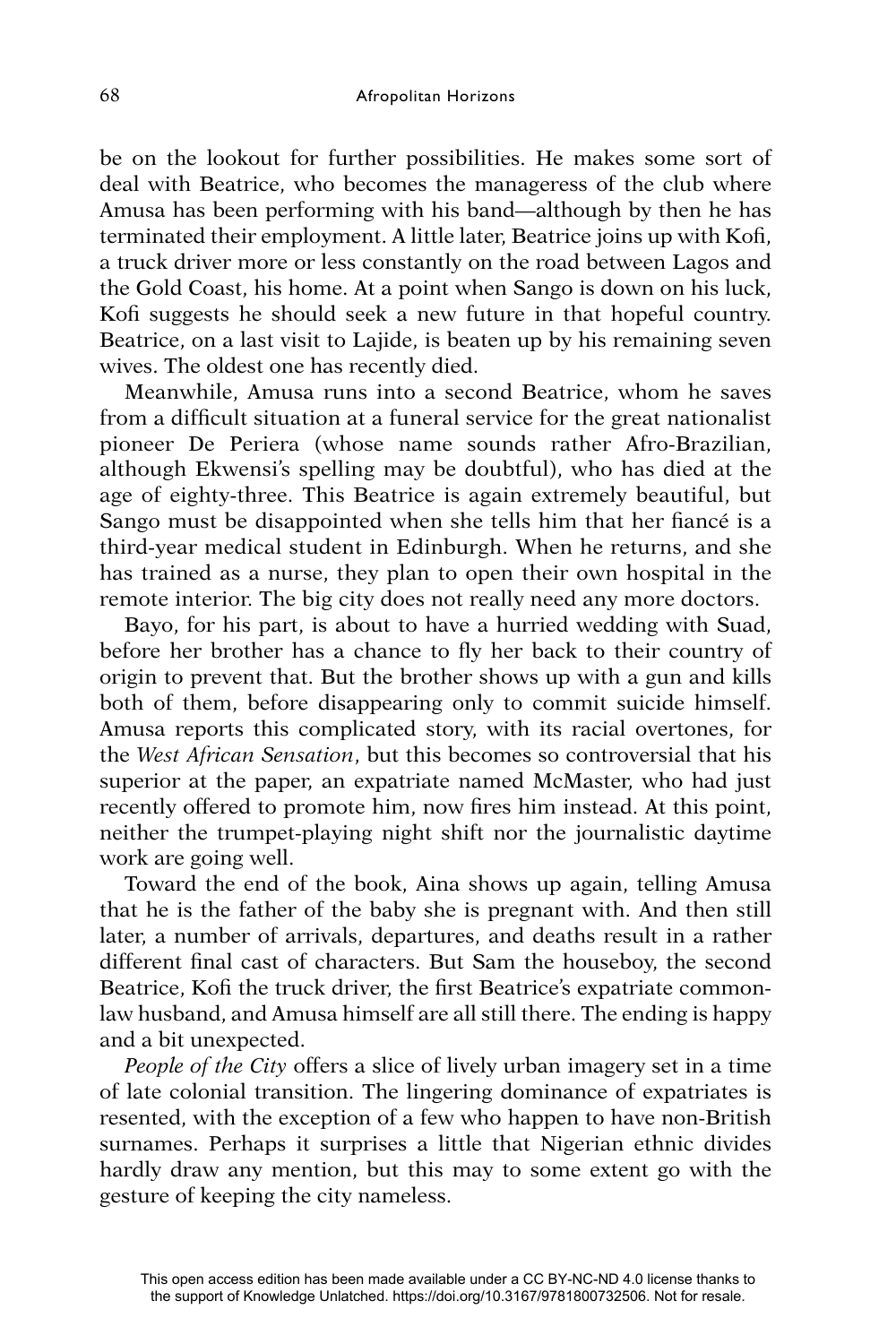The story also includes a motif that recurs here and there in Nigerian fiction—the overseas significant other. This may be a loved one, yet to return to become a been-to; or a partner (more often a she than a he) who returned home after failing to adapt to Nigerian life; or someone who remained at home, one partner in what is understood to be a conventional marriage, while the other partner engages in transnational bigamy by way of a common-law union in Nigeria; or someone in working life, such as the editor at his desk in London or New York. There may be other varieties as well.

When we get to *Jagua Nana* (1961), Ekwensi's Lagos already seems rather familiar. Knees, armpits, breasts, shoulders, and thighs are all there already in the first paragraph. Jagua, or Jagwa, no longer so young, is so called not after the feline animal (which is not African anyway), but after the British prestige car. Good looks, stunning fashions. She likes to think of Freddie, a teacher who lives in the same house, as her young boyfriend. He continues reasonably studious, hoping to go to England for legal studies, and Jagua wants to support those plans—so he can then come back and marry her, after she is no longer attractive enough to draw other men. The difference between Jagua and Freddie becomes clear enough when he takes her along to a British Council lecture event (on "Some Personal Recollections on the Passing of White Imperialism in Nigeria"), where he joins all these other educated men in laughing in the right place at the lecturer's jokes, while Jagua just sits there bored. She walks out and heads for the Tropicana nightclub, where Freddie joins her a little later. But then he walks out. He cannot stand the mixed company of more senior men of varied West African (some already been-tos) and Syrian backgrounds where Jagua feels at home, with her experience of having been in the fashion business along the coast. (Accra was a center.) At this stage it turns out that there is actually a triangular drama. Freddie is getting more attracted to young, sweet Nancy. Nancy's parents are Sierra Leoneans, and Jagua used to do Nancy's mother's hair. Both Jagua and Freddie are Igbo, although as Ekwensi shows, in Lagos they speak Pidgin English to each other.

Somehow Freddie gets enough funding together to fly away to England and get started on more studying. Jagua goes out to the airport to see him off. To begin with, she gets a steady stream of letters from him, but after a while it slows down to a trickle. So she goes to a letter writer in the street, who helps her compose a letter to him.

Then the book turns out not to be purely a Lagos story. Jagua gets on a long-distance mammy-wagon for an exhausting journey east, even if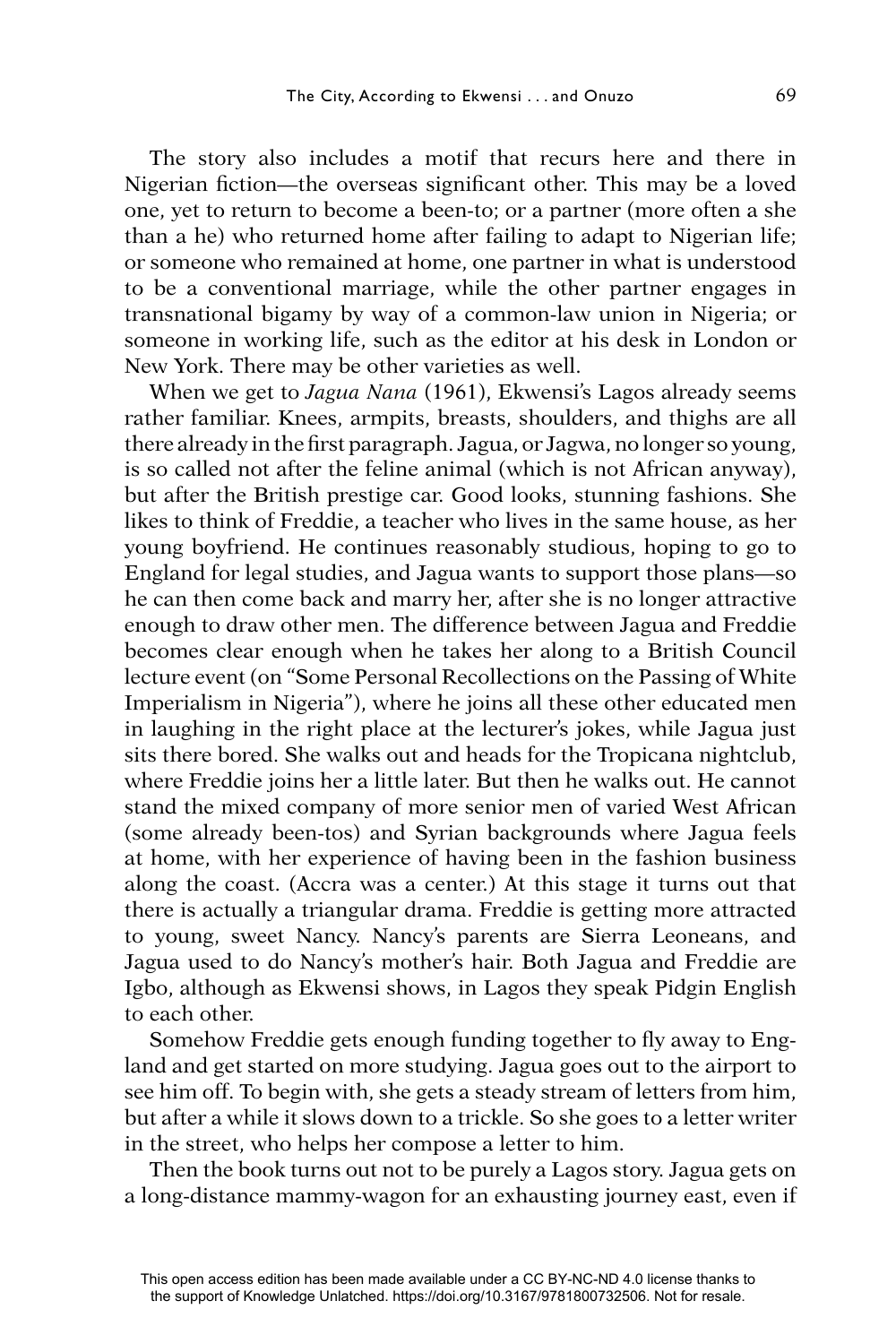she manages to claim the privileged single seat next to the driver. She goes first to see her elderly, ailing parents in a village near Onitsha; her father is a reverend. From there she proceeds beyond Port Harcourt, partly by canoe, to Freddie's home village, to make its acquaintance. It is a place with old, dilapidated houses in the Niger Delta area.

It comes as a bit of a shock to find Nancy and her mother already there. One early morning when Jagua goes down to the nearby stream for a bath, she finds Nancy already there. After a heated exchange, Nancy swims away—but is captured by young men from the hostile village across the stream. Feeling guilty, Jagua dresses up in her very best and goes over there to see the village chief. This is a middle-aged man of approximately Jagua's age, who has three wives, but he has never met anybody like this visitor before. With all her sophistication she has no trouble seducing him. He has Nancy released at her request, and wants to pay a bride-price to keep Jagua for himself. Jagua, however, prefers to return to Lagos. On her way, she makes a stop at Onitsha to see her trader brother, who wants her to remain and get busy in respectable commerce. But no, Lagos is waiting with the Tropicana, where Jimo Ladi and his Leopards are still playing.

Another sweet young man, Dennis, comes her way—but he turns out to be a member of a gang of thieves, who can use her as a fence for stolen gold. The police come to raid her rooms after a tipoff.

Then, however, there is also Uncle Taiwo, now and then at Tropicana, with loads of money and involved in party politics. Basically there are two parties, simply named Other Party One and Other Party Two—that is, OP1 and OP2. (Perhaps Ekwensi the civil servant does not want to come too close to more real-sounding party names here.) Jagua begins working with him for OP2, campaigning among market women. Things get more complicated when Freddie shows up again, having returned from England, with Nancy, now his wife (with two children), who had joined him there. Overseas, he had already joined the local branch of OP1, and now he is with that party organization in Lagos. The election campaign becomes very violent, and Uncle Taiwo and Freddie are opposing candidates for the same council seat. Dennis turns up again as one of the street fighters for OP1. Freddie is killed in a street battle between the parties, but, as public opinion turns against OP2 with this, Uncle Taiwo still loses the election, a personal disaster for him.

Jagua's life in Lagos has turned quite disorganized by the time her Onitsha brother turns up looking for her. Back in the village, their father is dying and wants a last encounter with his wayward daughter. They return there, but too late. He is already dead. While Jagua lingers in the village, a young woman who has recently been more or less her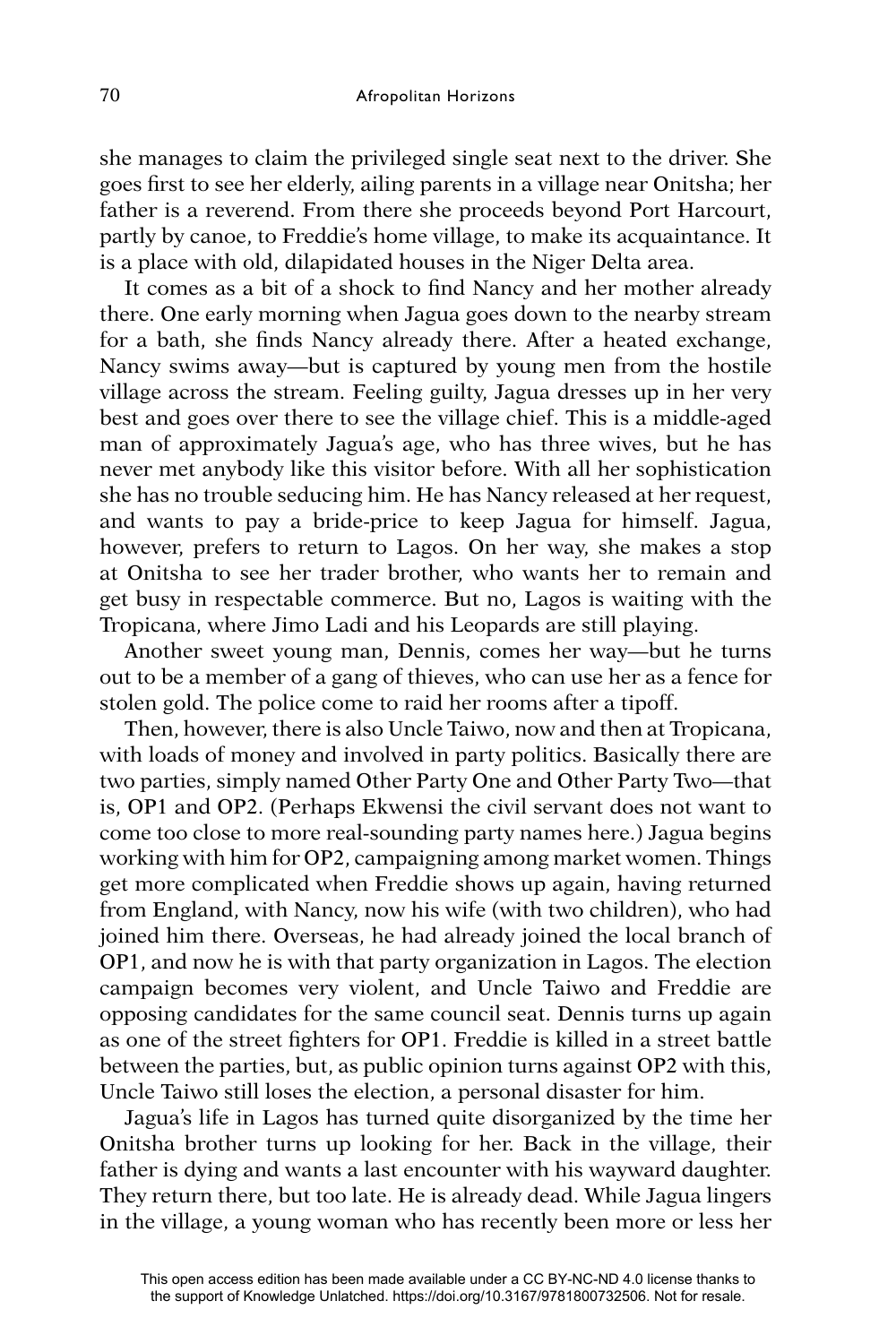understudy in Lagos shows up with news from the big city. Dennis has been hanged for a variety of crimes. Uncle Taiwo's dead body has been found at a centrally located roundabout. So Jagua gets around to open a package with which Uncle Taiwo has entrusted her—and there she finds a very large amount of cash, in pound notes.

She travels back to Freddie's village once more, and finds that the village across the stream has been prospering under the progressive leadership of the chief who had once been her suitor. Without looking him up, she donates a considerable sum to education in that village. And then, becoming impatient with life in her parental village, she has her brother help her acquire a very good sewing machine. The last we see of Jagua, she is setting herself up to become a merchant princess in Onitsha.

At least initially, yet another city novel by Ekwensi takes us away from Lagos: *Iska* (first published in 1966, in paperback 1968) starts in Kaduna, the Northern city created as a modern, colonial-period regional capital by Governor Lugard.3 It begins with a Romeo-and-Juliet story of ethnicity. The main figure, Filia, is Igbo, in her late teens, light-skinned and good-looking, just about finishing her education at a Roman Catholic convent school, a diaspora girl who has never lived in Igboland. The young man who spots her and seeks her out is a Northerner, a junior civil servant. They fall in love and expect a future together. But their personal encounter is set within the context of ethnic interrelations as they are in the mid-twentieth century, early postcolonial urban North. As Ekwensi (1968: 12–13) puts it,

Between Ibo and Hausa at that particular time the gulf was wide. Normally the Ibo man worked like a steam engine, multiplied like the guinea pig and effervesced with honesty. The Hausa man was tolerant, philosophical, accommodating, believing that whatever would be would be. Both had lived peacefully together for a hundred years. Then came politics—the vulture's foot that spoiled the stew.

Actually, Ekwensi is a little inconsistent about the young man Dan Kaybi's background—it seems he is actually of mixed Nupe-Fulani parentage, but as a sort of generalized modern Northerner he seems for most purposes to count as Hausa. Filia, for her part, is likened early on to a wind (that is, *Iska* in Hausa). Her life will "blow across everything."

As her father dies, having returned back to his village of origin, Filia goes there on her first visit to the ethnic homeland. While there, she learns that her northern fiancé has died as a result of intervening in a Hausa-Igbo gang brawl in his favorite bar in Kaduna. She is under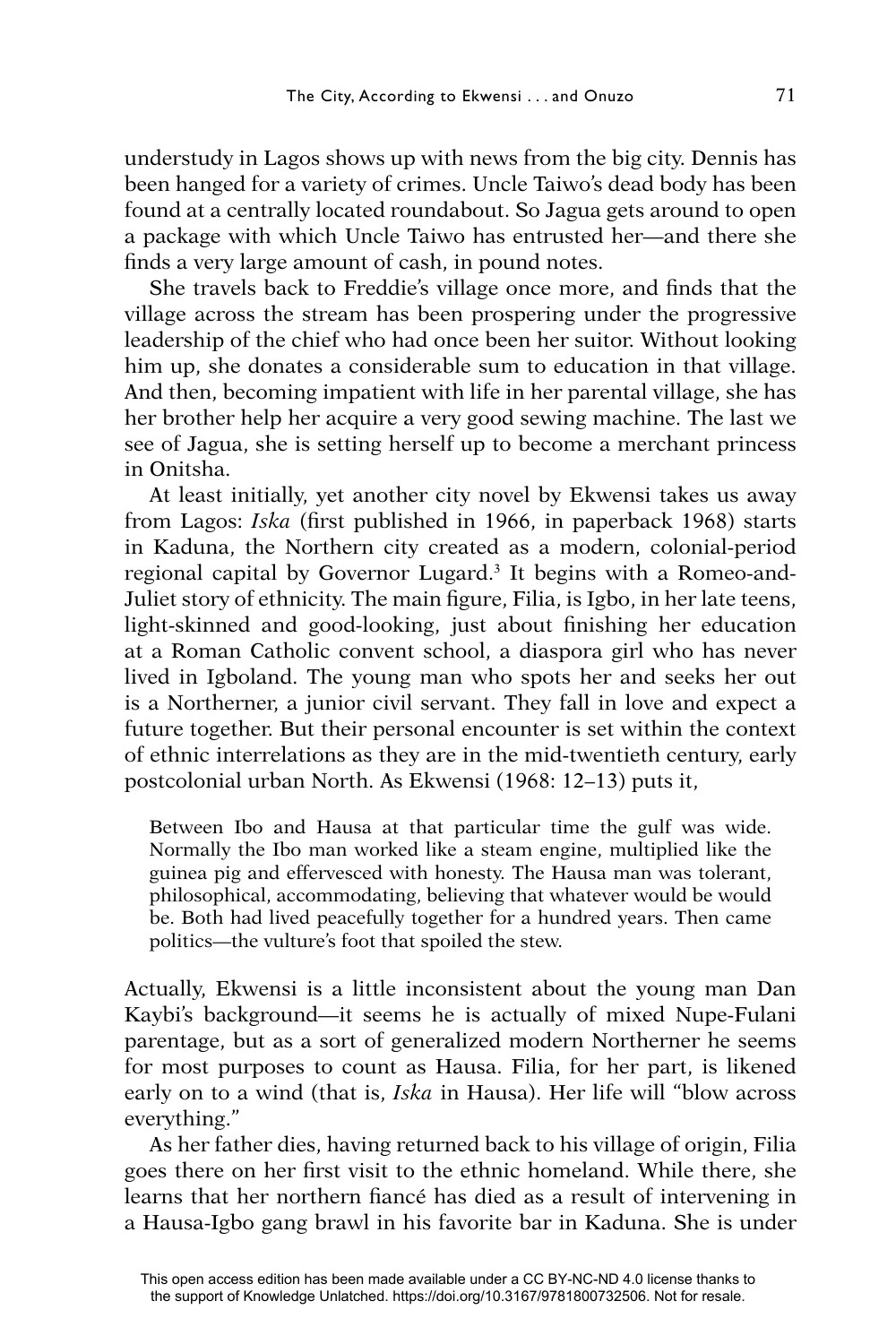some pressure to accept one rather mature Igbo suitor in the village, but rejects him, returns briefly to Kaduna, and then proceeds to Lagos to stay at first with a senior sister and brother-in-law—she hopes for a career as a model.

From there on, this becomes very much another Lagos story: one of partying, job-seeking, networking, driving about in fast cars, finding a roof over one's head, smoking "wee-wee" (cannabis). Betrayed wives show up to bawl out their civil-service husbands (experts at passing the buck) at their offices. Filia, however, succeeds in establishing herself as a model, so her face appears in ads for "soft drinks, sewing machines, toilet soaps, special fabrics." Meanwhile, other men also pass through her life's experience. One is a rent-a-thug available to any political grouping willing to pay him for beating up its adversaries. Another is Piska Dabra, street apostle, with a pointed cap resembling a bishop's, leader of the Prayer People, a mixed collection of people deeply in need of something or other. In the end, Piska Dabra wades out into the lagoon and drowns. Filia gets more seriously involved with Dapo Ladele, who reminds her of Dan Kaybi, her first love. Dapo Ladele is a successful political correspondent at the *West African Sensation*. Actually, he is already married to a British girl, but she has returned to the United Kingdom and is not expected to come back—she could not stand Lagos. Then, however, politics, and Filia's slight engagement with it, again turn complicated. The suitor she once rejected back in the Igbo village is now in Lagos, a parliamentarian engaged in a breakaway from the major party he has earlier represented. His partners in the new enterprise are a Northerner, Dan Kaybi's father, and a Westerner, married to Dan Kaybi's sister—who would have been Filia's sister-inlaw if things had gone well, and who was a good friend from Kaduna school days. (So the Lagos political world seems very small.) But Filia's old Igbo suitor is under a cloud after having sold communal land at home and thereafter privatized the earnings so that he could send his children to Oxford and Cambridge. Dapo Ladele agrees to edit a new newspaper, the *Reformer*, on behalf of the new political party, which is already splitting up and on its road to certain failure. And against his better judgment, but to make a handsome personal profit, he writes and publishes a piece heaping praise on his new patron, that corrupt old suitor of Filia's, who is again making advances toward her (to be his Lagos woman, aside from the wife he has back in the village). Filia is deeply disappointed in Dapo, and begins to think about the possibility of a future pursuing her modeling career abroad—England, France, America . . .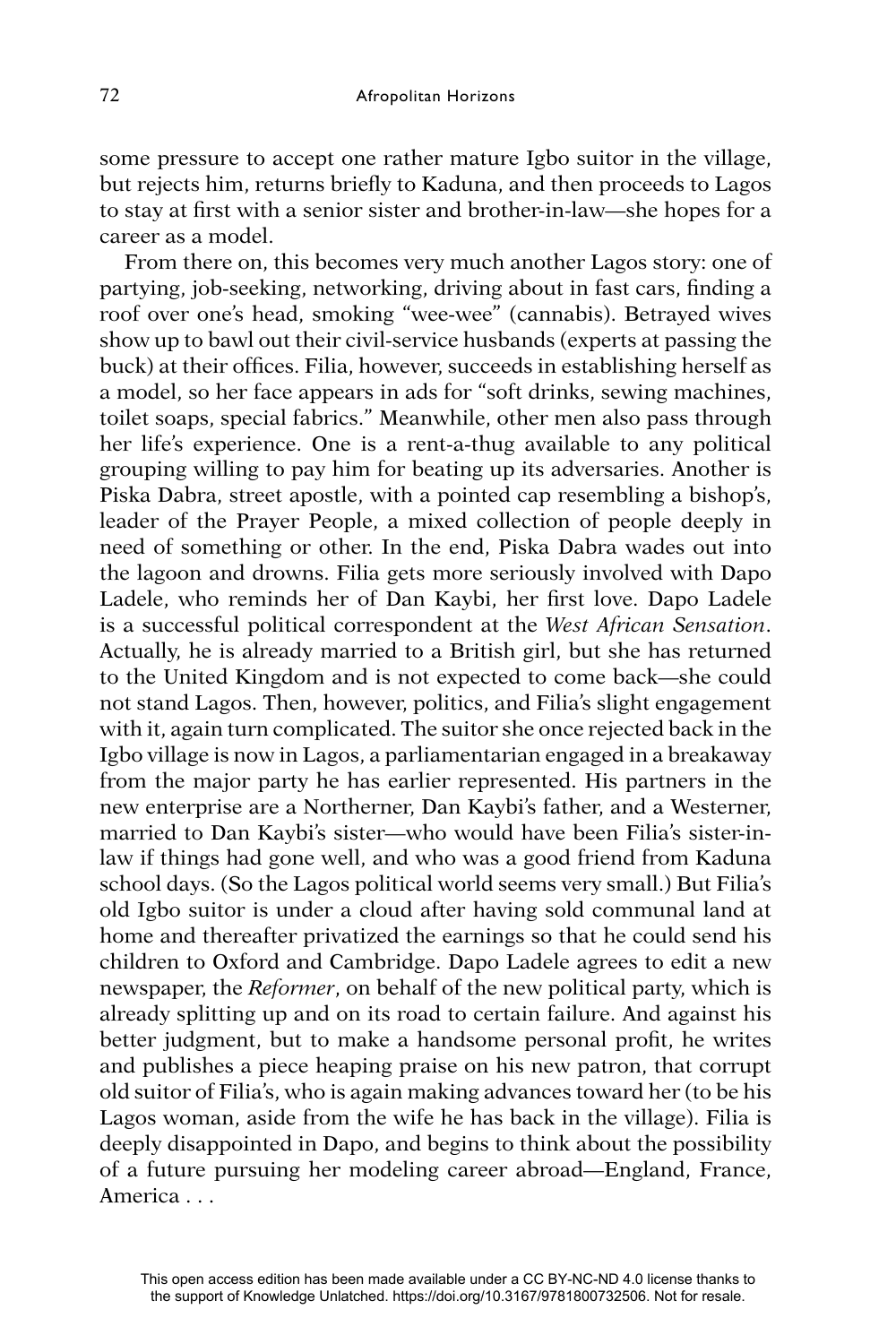But that is not to be. In the end, Filia is indeed, as it were, "gone with the wind." And Dapo Ladele receives a final message from his wife in London, informing him that she will never again come to Lagos.

Once more a portrayal of the lives, in large part on the night shift, of more-or-less successful Lagosians and their more dubious hangers-on. This may well be what, at least at the time, appealed most to readerships both in Nigeria and abroad. That "vulture's foot" of politics is also forever present. In this somewhat later book, there are yet stronger hints of those Afropolitan linkages than before, with Filia's career dreams overseas and that expatriate ex-wife-to-be. And at the same time, there is the street preacher addressing the lumpenproletariat, already encountered among the Afro-Brazilians in Olinto's *The Water House*, and showing up in later Lagos stories, such as Nnedi Okorafor's *Lagoon—*see chapter 9.

I can imagine Cyprian Ekwensi rising from that desk with the portrait of the Queen behind him, and going home to write about Jagua Nana. We come back to him in chapter 15. Fast forward now to Chibundu Onuzo's *Welcome to Lagos* (2017), some sixty years after *People of the City*. In the years between, literary Lagos has been rather densely populated: by Chinua Achebe, Ben Okri, Chris Abani, Teju Cole, Chimamanda Ngozi Adichie, and others. *Welcome to Lagos* is Onuzo's second novel—the first, *The Spider King's Daughter* (2012), was published when she was twenty-one, an intriguing tale of two young Lagosians, girl and boy, engaging with each other. Onuzo was always very mature for her age. The daughter of two Lagos doctors, she left for an English boarding school at age fourteen, and the author presentation in this second book says she was then also working for her doctorate at King's College London. One could note interesting historical connections to Amos Tutuola: Faber and Faber, who first took on Tutuola, now publishes Onuzo, and her first book was shortlisted for the Dylan Thomas Prize.

Lagos has changed, but even if political power is now in Abuja, it is still the Big City.<sup>4</sup> (One could reflect that the contrast between the two has symbolic parallels elsewhere—between Washington, D.C., and New York, Canberra and Sydney, Brasilia and Rio de Janeiro, even Jerusalem and Tel Aviv.) It keeps growing, too, and newcomers can have a difficult time getting a roof over their heads. To begin with, the odd cluster of people at the center of Onuzo's story, escaping from native as well as governmental violence in the country's southeast, stay under a bridge through their nights, before finding an empty basement in what they take to be an abandoned house.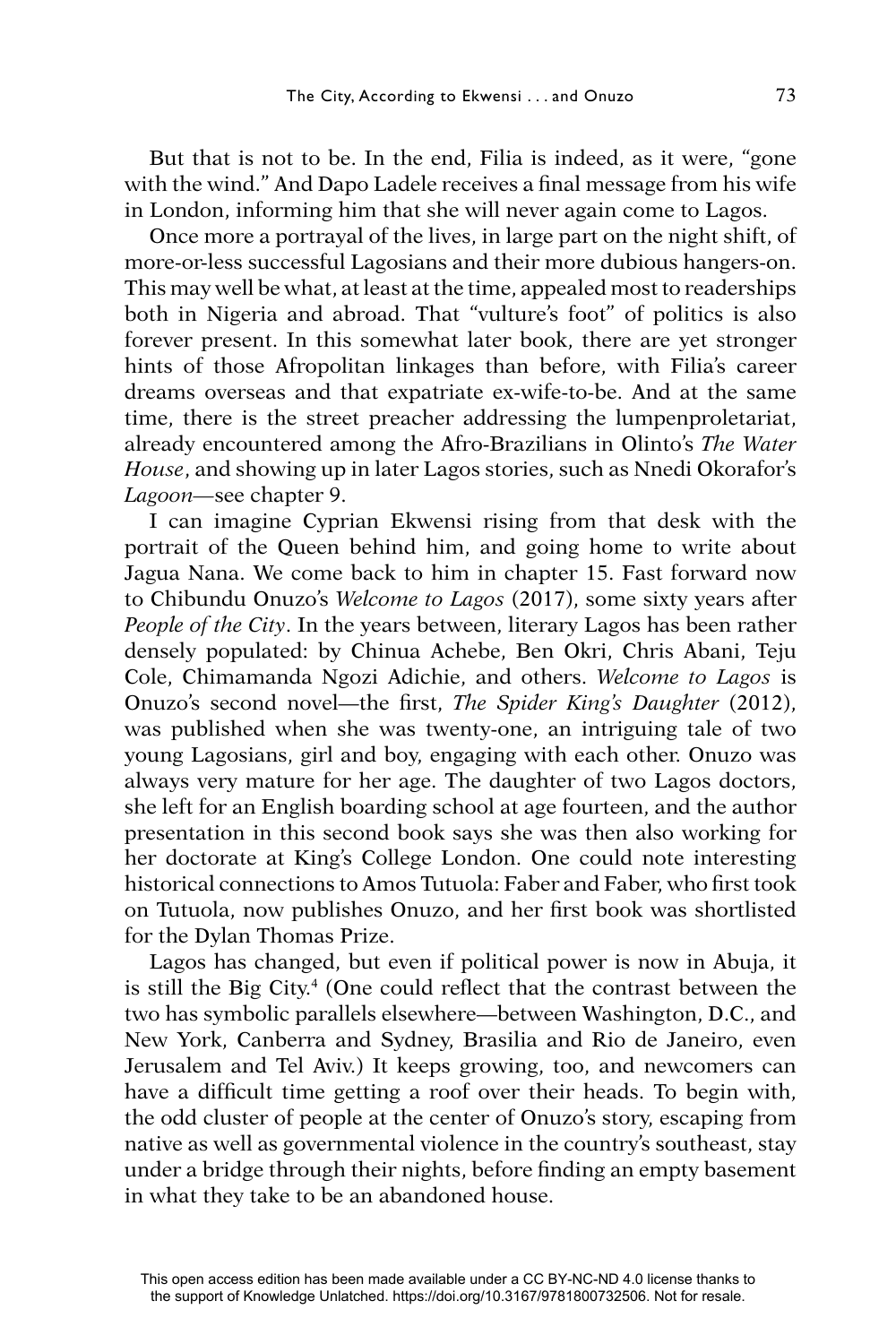Only it is not quite so abandoned. It belongs to a prominent politician, a titled chief who, finding himself out of luck in Abuja, disappears from there with a large sum of government money. He makes his way to his old house in Lagos and finds the handful of people in its basement. They seize him; one of them reports it all to the editor-publisher of an ambitious but mostly unsuccessful reformist newspaper, and that journalist makes his way to the basement to interview the politician. He gets a story, including major counterallegations against people in power in Abuja; when he publishes it, his newspaper office is burned down, evidently on order from higher up, and he has to escape to London, where he had once gone for his university education, and where his family still happens to have an apartment. And where he also has an old girl friend, now divorced, with two daughters, and working for the BBC.

Meanwhile, that group in the basement, under the soft leadership of a former army officer who had fled when he just could not take the cruelty of his superior officer against civilians any longer, takes the money that their politician prisoner has appropriated and starts distributing it to local schools, to improve their facilities and educational standards. The politician-chief begins to cooperate in this venture, until it is time for him to flee—but it is too late. He is imprisoned, yet treated increasingly well, then released . . . Let us leave the story there.

It is now an era, however, of a lot of money in some circles, and very little in others, of more or less instantaneous moves between relative opulence and homeless poverty, of quick journeys between Lagos and London, and of lots and lots of international phone calls. Even if one sees some similarities, this is no longer the Lagos of Jagua Nana.

## **Notes**

- 1. Lindfors (2010: 111–177) offers a more detailed account of Ekwensi's early life and writings. He is clearly more impressed by the quantity rather than the literary quality of the latter.
- 2. See, for example, Chukwuemeka Ike's ([1970]1971: 32) description of a faculty wife at the University of Songhai:

She was under 5 foot, with a waste [*sic*] that her houseboys likened to the trunk of a baobab, and which earned her the nickname of *gwongwolo.*  One could hardly say she had a waist; for the space between her hips and her chest appeared to have been very carefully filled in. But for her breasts, her circumference would have been uniform from armpit to hip. These were proportionately large . . . . She could walk faster than